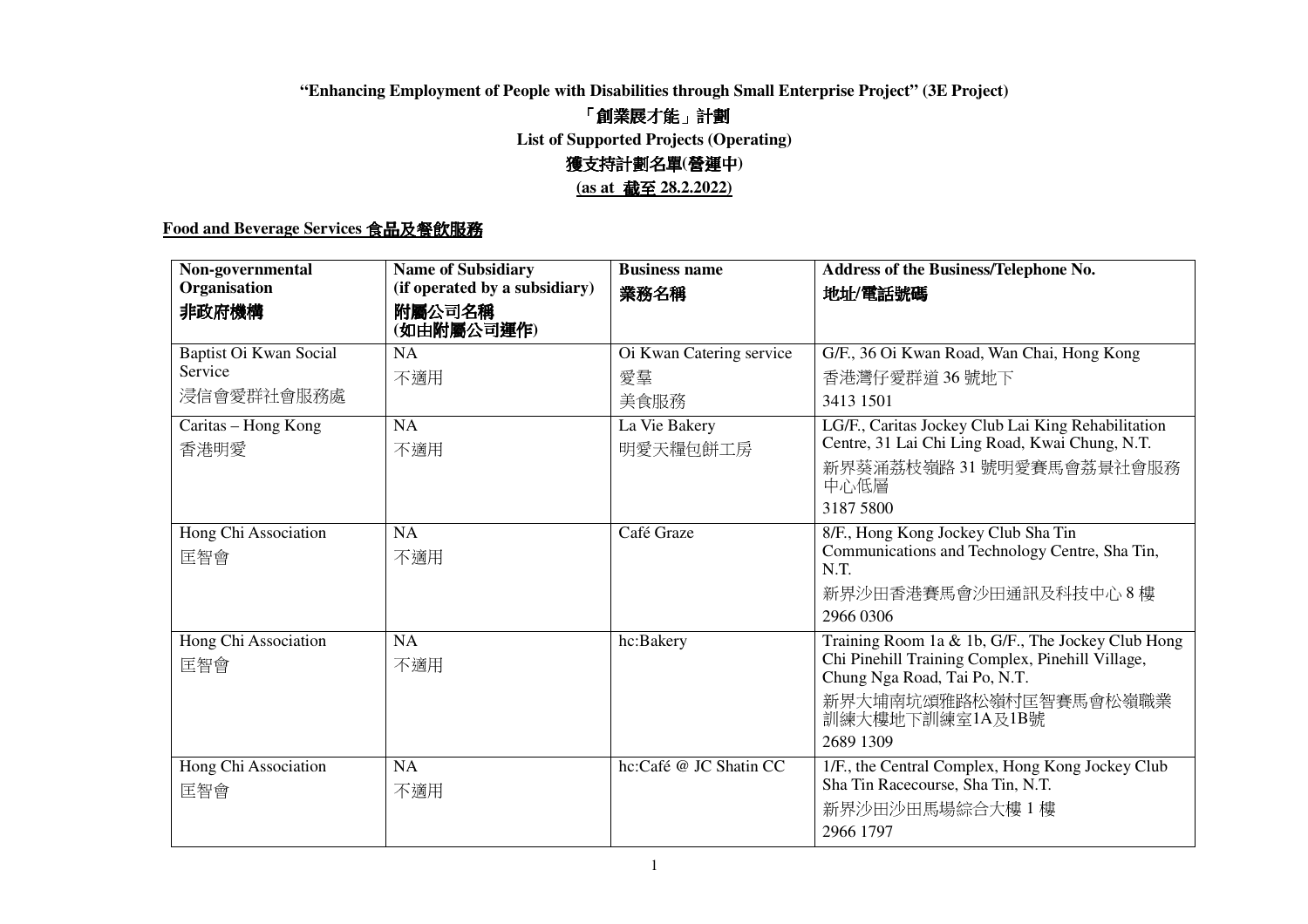| Non-governmental<br>Organisation<br>非政府機構                            | <b>Name of Subsidiary</b><br>(if operated by a subsidiary)<br>附屬公司名稱<br>(如由附屬公司運作) | <b>Business name</b><br>業務名稱    | <b>Address of the Business/Telephone No.</b><br>地址/電話號碼                                                                                                                                     |
|----------------------------------------------------------------------|------------------------------------------------------------------------------------|---------------------------------|---------------------------------------------------------------------------------------------------------------------------------------------------------------------------------------------|
| Hong Chi Association<br>匡智會                                          | <b>NA</b><br>不適用                                                                   | hc:Kitchen                      | Training Room 1, G/F., Hong Chi Jockey Club<br>Pinehill Vocational Training Complex, Pinehill<br>Village, Chung Nga Road, Tai Po, N.T.<br>新界大埔南坑頌雅路松嶺村匡智賽馬會松嶺職業<br>訓練大樓地下訓練室1號<br>2689 1309 |
| Hong Kong Blind Union<br>香港失明人協進會                                    | NA<br>不適用                                                                          | Yau Café<br>休 Café              | Shop 1, G/F., Artisan House, 1 Sai Yuen Lane, Sai<br>Wan, Hong Kong<br>香港西營盤西源里1號臻蓺地下1號鋪<br>3611 9693                                                                                       |
| New Life Psychiatric<br>Rehabilitation Association<br>新生精神復康會        | New Life Support Enterprises<br>Limited<br>新生會企業有限公司                               | cafe330(CMC)<br>cafe330 (明愛醫院)  | 4/F., Wai Shun Block, Caritas Medical Centre,<br>111 Wing Hong Street, Sham Shui Po, Kowloon<br>九龍深水埗永康街 111號明愛醫院懷信樓4樓<br>2351 5611                                                         |
| New Life Psychiatric<br><b>Rehabilitation Association</b><br>新生精神復康會 | <b>New Life Support Enterprises</b><br>Limited<br>新生會企業有限公司                        | cafe330(CUHK)<br>cafe330 (中文大學) | 101A, 1/F., Yasumoto International Academic Park,<br>the Chinese University of Hong Kong, Sha Tin, N.T.<br>新界沙田香港中文大學康本國際學術園 1 樓 101A<br>2994 3932                                          |
| New Life Psychiatric<br>Rehabilitation Association<br>新生精神復康會        | New Life Support Enterprises<br>Limited<br>新生會企業有限公司                               | cafe330(HKU)<br>cafe330 (香港大學)  | Room 203, 2/F., Chong Yuet Ming Amenities Centre,<br>the University of Hong Kong, Pokfulam, Hong Kong<br>香港薄扶林香港大學莊月明文娛中心 2樓 203室<br>2794 3778                                              |
| New Life Psychiatric<br>Rehabilitation Association<br>新生精神復康會        | New Life Support Enterprises<br>Limited<br>新生會企業有限公司                               | cafe330(PWH)<br>cafe330 (威爾斯醫院) | Level 1, Main Clinical Block & Trauma Centre,<br>Prince of Wales Hospital, 30-32 Ngan Shing Street,<br>Sha Tin, N.T<br>新界沙田銀城街 30-32號威爾斯親王醫院住院主樓<br>暨創傷中心1樓<br>2637 3112                    |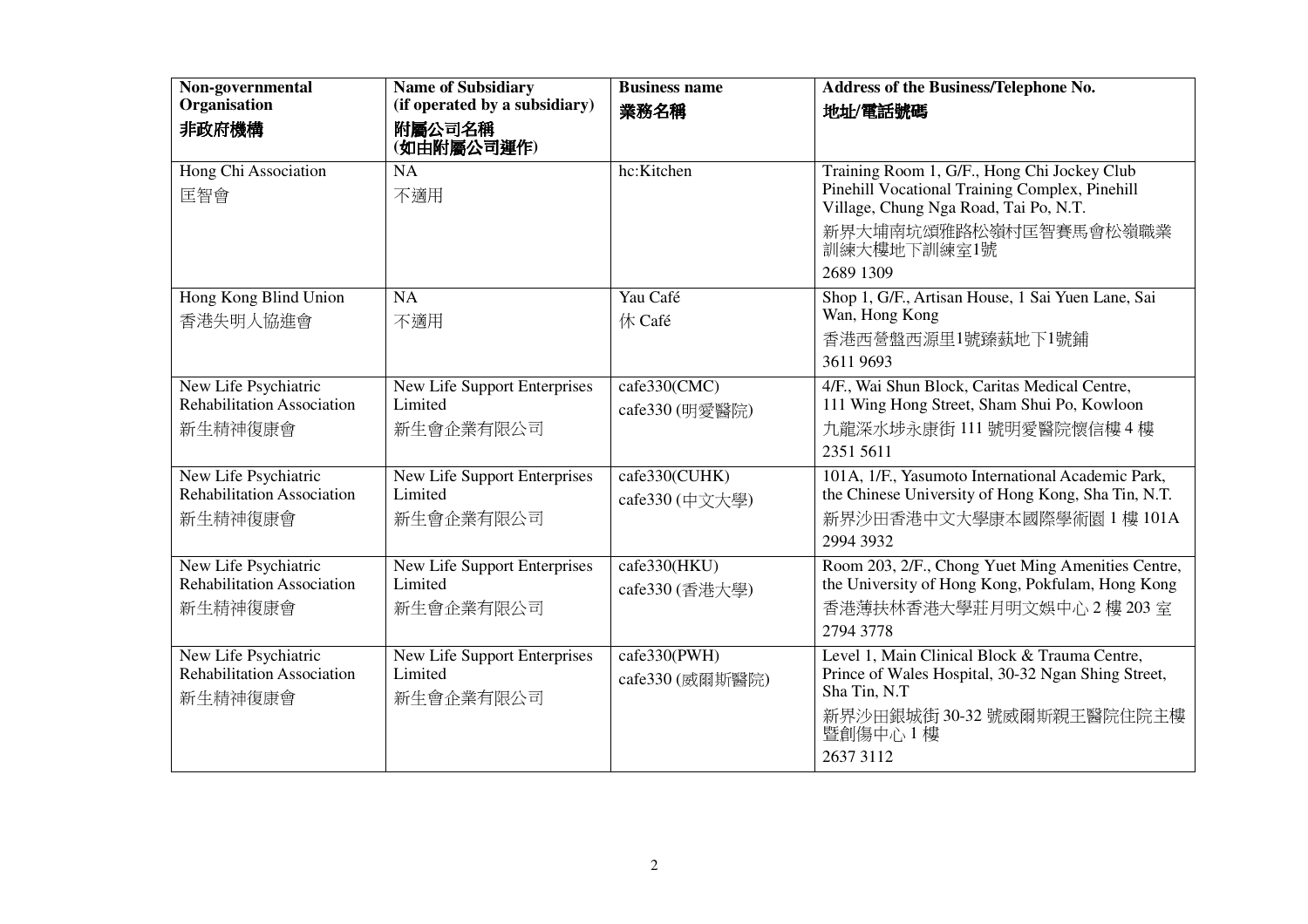| Non-governmental                                                     | <b>Name of Subsidiary</b>                                   | <b>Business name</b>                                                   | Address of the Business/Telephone No.                                                                                                                            |
|----------------------------------------------------------------------|-------------------------------------------------------------|------------------------------------------------------------------------|------------------------------------------------------------------------------------------------------------------------------------------------------------------|
| Organisation                                                         | (if operated by a subsidiary)                               | 業務名稱                                                                   | 地址/電話號碼                                                                                                                                                          |
| 非政府機構                                                                | 附屬公司名稱<br>(如由附屬公司運作)                                        |                                                                        |                                                                                                                                                                  |
| New Life Psychiatric<br><b>Rehabilitation Association</b>            | <b>New Life Support Enterprises</b><br>Limited              | delight kitchen                                                        | Unit 2B, 4/F., Wofoo Building,<br>204-210 Texaco Road, Tsuen Wan, N.T.                                                                                           |
| 新生精神復康會                                                              | 新生會企業有限公司                                                   |                                                                        | 新界荃灣德士古道 204-210號和富大廈 4樓 2B室<br>2231 7515                                                                                                                        |
| New Life Psychiatric<br><b>Rehabilitation Association</b><br>新生精神復康會 | <b>New Life Support Enterprises</b><br>Limited<br>新生會企業有限公司 | drinks 330                                                             | Unit 2A, 4/F., Wofoo Building,<br>204-210 Texaco Road, Tsuen Wan, N.T.<br>新界荃灣德士古道 204-210號和富大廈 4樓 2A室<br>2231 7513                                              |
| New Life Psychiatric<br><b>Rehabilitation Association</b><br>新生精神復康會 | <b>New Life Support Enterprises</b><br>Limited<br>新生會企業有限公司 | inno330                                                                | Unit B, LG/F, InnoPort, the Chinese University of<br>Hong Kong, Shatin, NT<br>新界沙田香港中文大學博文苑地下低層B室                                                                |
| New Life Psychiatric<br>Rehabilitation Association<br>新生精神復康會        | New Life Support Enterprises<br>Limited<br>新生會企業有限公司        | OneCafe                                                                | G/F., Serene House (Block C), Castle Peak Hospital,<br>13 Tsing Chung Koon Road, Tuen Mun, N.T.<br>新界屯門青松觀路 13 號青山醫院 C 座明心樓地下<br>2420 8270                       |
| New Life Psychiatric<br><b>Rehabilitation Association</b><br>新生精神復康會 | New Life Support Enterprises<br>Limited<br>新生會企業有限公司        | so330                                                                  | G/F, Tai Yuen Court, 38 Tai Yuen Street, Wanchai,<br>Hong Kong<br>香港灣仔太源街 38 號太源閣地下                                                                              |
| <b>Stewards Limited</b><br>香港神託會                                     | The Arm Servicing Company<br>Limited<br>力加服務有限公司            | Tea Box<br>大茶壺                                                         | Stewards Ma Kam Ming Charitable Foundation Ma<br>Ko Pan Memorial College, 17 Shek Pai Tau Road,<br>Tuen Mun, N.T.<br>新界屯門石排頭路 17號馬錦明慈善基金馬可賓<br>紀念中學<br>2419 6880 |
| The Mental Health<br>Association of Hong Kong<br>香港心理衞生會             | <b>MentalCare Connect Company</b><br>Limited<br>明途聯繫有限公司    | "Cheers Café" at North<br><b>District Hospital</b><br>Cheers Café 北區醫院 | Main Entrance, G/F., 9 Po Kin Road, Sheung Shui,<br>N.T.<br>新界上水保健路9號地下入口<br>2672 9733                                                                           |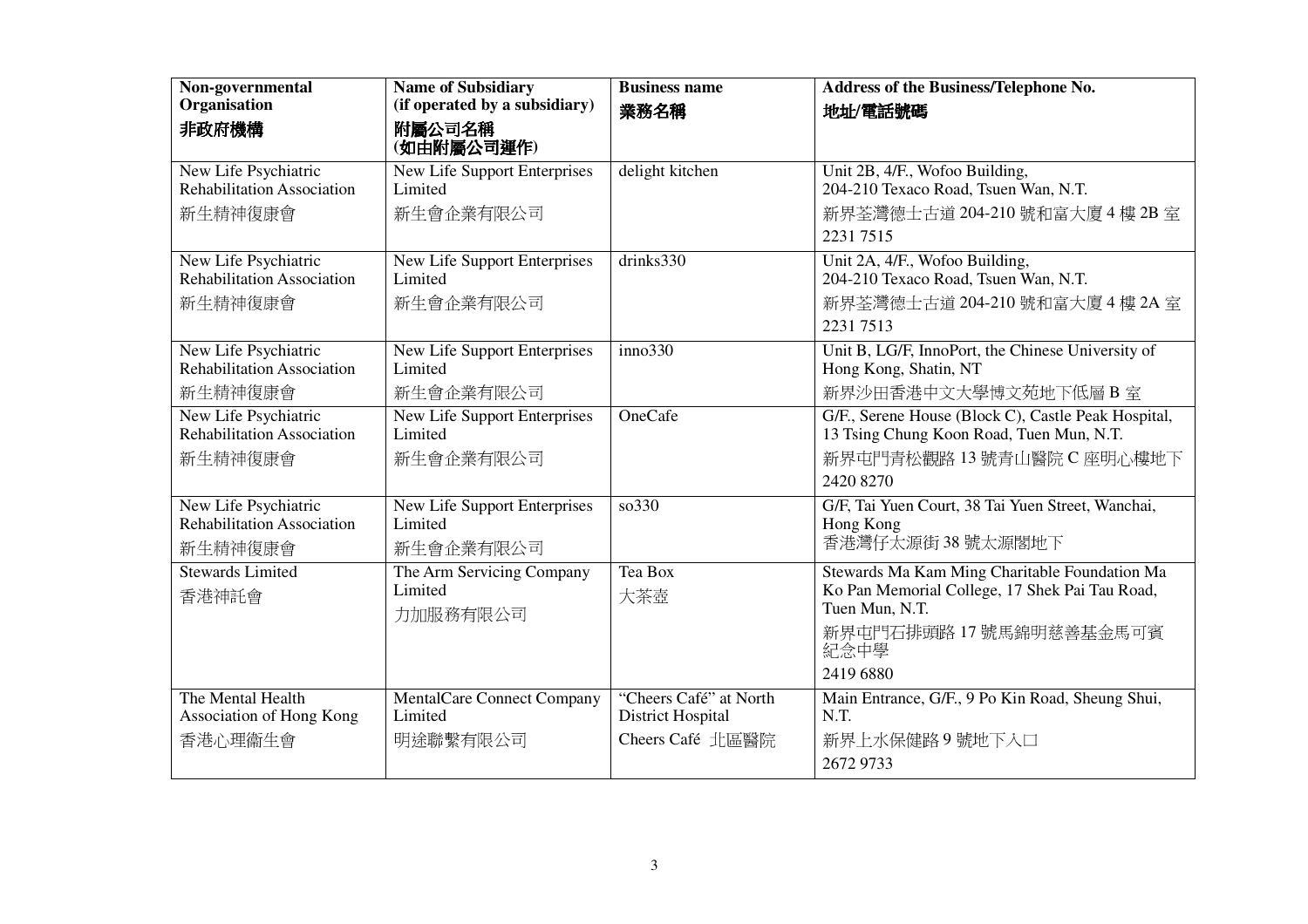| Non-governmental<br>Organisation                         | <b>Name of Subsidiary</b><br>(if operated by a subsidiary)    | <b>Business name</b>                            | Address of the Business/Telephone No.                                                                                                                          |
|----------------------------------------------------------|---------------------------------------------------------------|-------------------------------------------------|----------------------------------------------------------------------------------------------------------------------------------------------------------------|
| 非政府機構                                                    | 附屬公司名稱<br>(如由附屬公司運作)                                          | 業務名稱                                            | 地址/電話號碼                                                                                                                                                        |
| The Mental Health<br>Association of Hong Kong<br>香港心理衞生會 | <b>MentalCare Connect Company</b><br>Limited<br>明途聯繫有限公司      | Cheers Café@ESC<br>Cheers Café@教育局教育<br>服務中心    | EP02, Education Bureau Kowloon Tong Education<br>Services Centre, 19 Suffolk Road, Kowloon Tong,<br>Kowloon<br>九龍塘沙福道 19號教育局九龍塘教育服務中心<br>東座平台 02室<br>2794 1101 |
| Talent Tank Charity<br>Foundation Limited<br>活才慈善基金有限公司  | <b>Talent Tank Social Enterprise</b><br>Limited<br>活才社會企業有限公司 | TT Veggie (UST)<br>活力素食 (科技大學)                  | Outlet 3, LG7 Canteen, HKUST, Clear Water Bay,<br>Kowloon<br>九龍清水灣香港科技大學地下7層 LG7 餐廳三號<br>舖<br>2426 1838                                                        |
| The Nesbitt Centre Limited<br>思拔中心有限公司                   | NA<br>不適用                                                     | Café 8                                          | Roof Level & Podium, Hong Kong Maritime Museum,<br>Central Ferry Pier No.8, Central, Hong Kong<br>香港中環八號碼頭香港海事博物館天台觀景廳<br>3791 2158                            |
| The Nesbitt Centre Limited<br>思拔中心有限公司                   | NA<br>不適用                                                     | The Nest Bakery                                 | Ground Floor, No.24 Mui Fong Street, Sai Ying Pun,<br>Hong Kong<br>香港西營盤梅芳街 24號地下<br>6536 1721                                                                 |
| The Nesbitt Centre Limited<br>思拔中心有限公司                   | NA<br>不適用                                                     | The Nest Café-St.<br>Andrew's Church            | G/F., St Andrew's Church, No. 138 Nathan Road,<br>Kowloon<br>九龍尖沙咀彌敦道 138 號地下, 聖安德烈堂<br>2813 4550                                                              |
| Tung Wah Group of Hospitals<br>東華三院                      | <b>NA</b><br>不適用                                              | <b>CookEasy Production</b><br>Centre<br>煮餸易牛產中心 | 3/F., Sang Hing Industrial Building,<br>81-83 Ta Chuen Ping Street, Kwai Chung, N.T.<br>新界葵涌打磚砰街 81-83號生興工業大廈3樓<br>2562 5900                                   |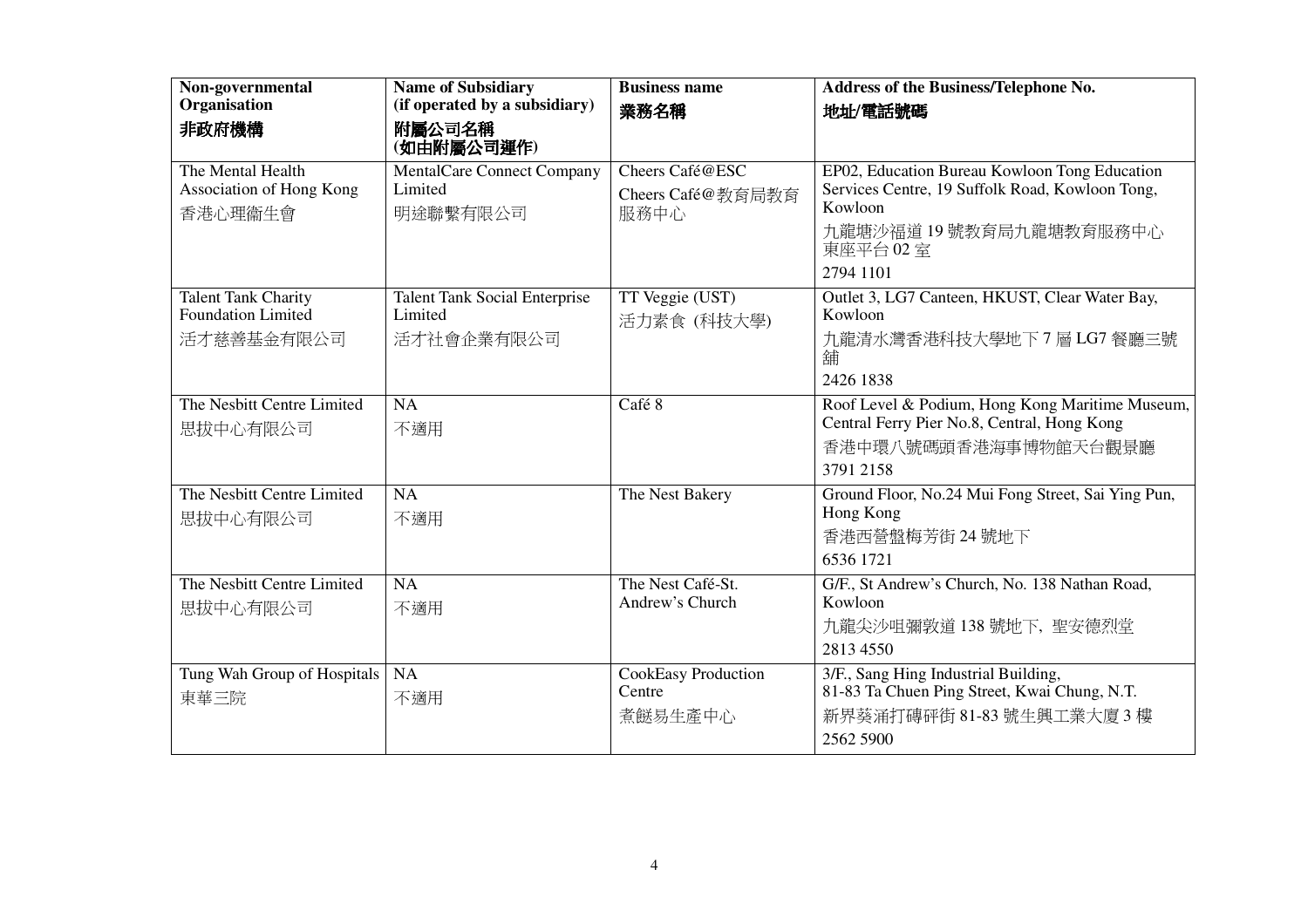| Non-governmental                 | <b>Name of Subsidiary</b>     | <b>Business name</b>    | Address of the Business/Telephone No.             |
|----------------------------------|-------------------------------|-------------------------|---------------------------------------------------|
| Organisation                     | (if operated by a subsidiary) | 業務名稱                    | 地址/電話號碼                                           |
| 非政府機構                            | 附屬公司名稱<br>(如由附屬公司運作)          |                         |                                                   |
| Tung Wah Group of Hospitals      | NA                            | CookEasy                | Room 308, Block D, Jockey Club Rehabilitation     |
| 東華三院                             | 不適用                           | 煮餸易                     | Complex, 4 Welfare Road, Aberdeen, Hong Kong      |
|                                  |                               |                         | 香港香港仔惠福道4號東華三院賽馬會復康中心<br>D 座 308 室                |
|                                  |                               |                         | 2870 9214                                         |
| Tung Wah Group of Hospitals   NA |                               | iBakery                 | Shop 2, G/F., Centenary Mansion, 1 Victoria Road, |
| 東華三院                             | 不適用                           | iBakery 愛烘焙麵包工房         | Kennedy Town, Hong Kong                           |
|                                  |                               |                         | 香港堅尼地城域多利道1號百年大樓2座地下<br>2號舖                       |
|                                  |                               |                         | 2816 5233                                         |
| Tung Wah Group of Hospitals   NA |                               | iBakery Café (Wan Chai) | Ground Floor, Wanchai Tower, No.12 Harbour Road,  |
| 東華三院                             | 不適用                           | iBakery 愛烘焙餐廳(灣仔        | Wan Chai, Hong Kong                               |
|                                  |                               | 大樓)                     | 香港灣仔港灣道 12 號灣仔大樓地下                                |
|                                  |                               |                         | 2708 2793                                         |
| Tung Wah Group of Hospitals   NA |                               | iBakery Express Tamar   | Promenade at Tamar Park, Admiralty, Hong Kong     |
| 東華三院                             | 不適用                           | iBakery 愛烘焙輕食站(添        | 香港金鐘添馬公園海濱長廊                                      |
|                                  |                               | 馬海濱)                    | 25118230                                          |
| Tung Wah Group of Hospitals      | $\overline{\mathsf{NA}}$      | iBakery Gallery Cafe    | Tamar Cafe at Tamar Park, Admiralty, Hong Kong    |
| 東華三院                             | 不適用                           | iBakery 愛烘焙餐廳           | 香港金鐘添馬公園添馬茶座                                      |
|                                  |                               |                         | 2352 2700                                         |
| Tung Wah Group of Hospitals NA   |                               | iBakery Pop Up Business | Shop 5, G/F., Tung Fai Gardens, 17 Po Yan Street, |
| 東華三院                             | 不適用                           | iBakery 愛烘焙曲奇專賣         | Sheung Wan, Hong Kong                             |
|                                  |                               | 店                       | 香港上環普仁街17號東輝花園地下5號舖                               |
|                                  |                               |                         | 2711 1345                                         |
| Tung Wah Group of Hospitals   NA |                               | iBakery Production and  | Room 10, G/F., 25-27 Shing Wan Road, Shing Chuen  |
| 東華三院                             | 不適用                           | <b>Training Centre</b>  | Industrial Building, Tai Wai, Sha Tin, N.T.       |
|                                  |                               | iBakery 愛烘焙生產及培訓<br>中心  | 新界沙田大圍成運路 25-27 號成全工業大廈地下<br>10室                  |
|                                  |                               |                         | 2711 1345                                         |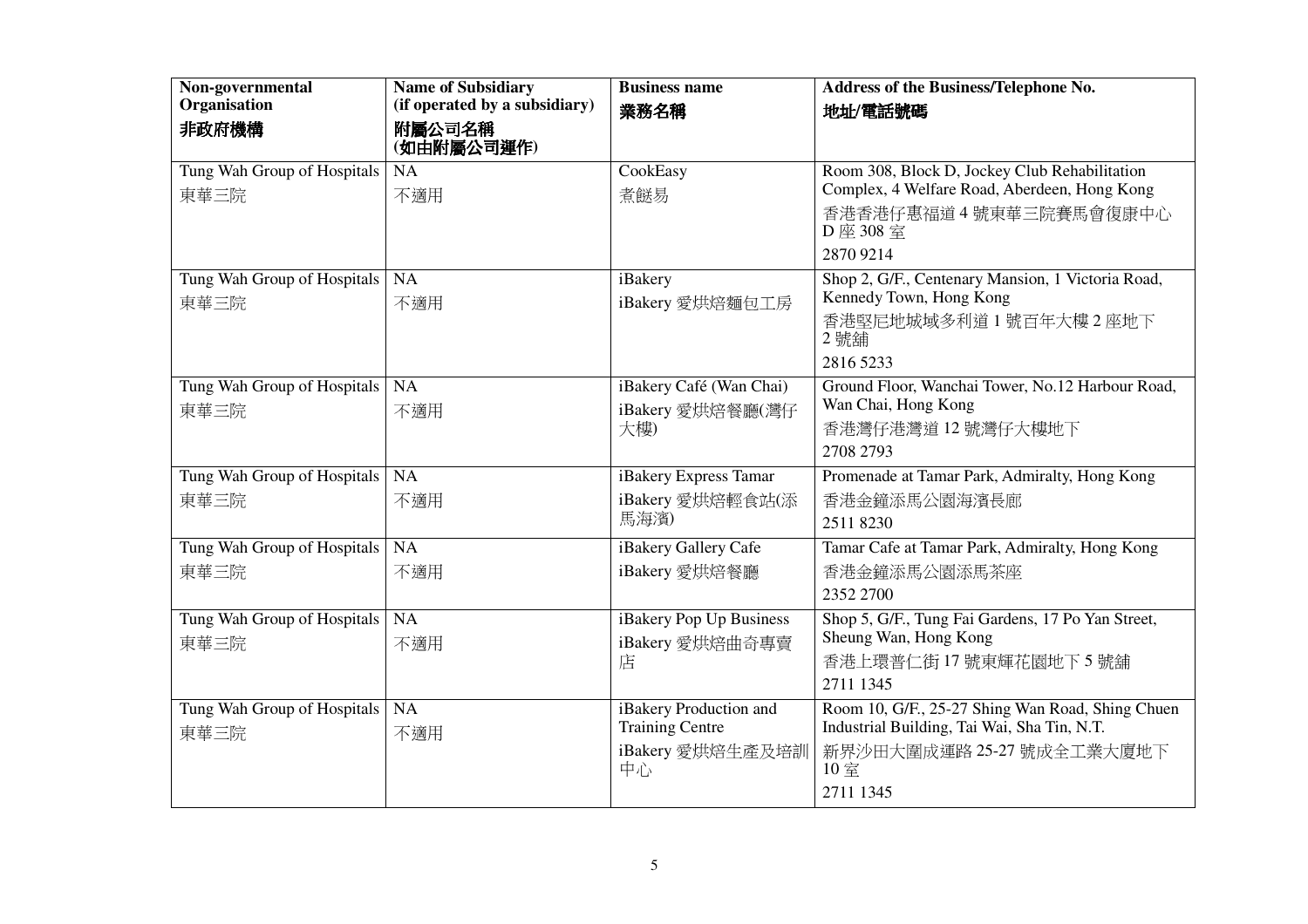| Non-governmental<br>Organisation<br>非政府機構 | <b>Name of Subsidiary</b><br>(if operated by a subsidiary)<br>附屬公司名稱<br>(如由附屬公司運作) | <b>Business name</b><br>業務名稱                     | Address of the Business/Telephone No.<br>地址/電話號碼                                                                                    |
|-------------------------------------------|------------------------------------------------------------------------------------|--------------------------------------------------|-------------------------------------------------------------------------------------------------------------------------------------|
| Tung Wah Group of Hospitals<br>東華三院       | <b>NA</b><br>不適用                                                                   | Take a Break Catering<br>Service<br>自在軒餐飲服務      | 5/F., Aberdeen Municipal Services Building,<br>203 Aberdeen Main Road, Aberdeen, Hong Kong<br>香港香港仔大道 203 號香港仔市政大廈 5 樓<br>2870 9225 |
| Tung Wah Group of Hospitals<br>東華三院       | <b>NA</b><br>不適用                                                                   | U Deli EdUHK<br>賞味軒@香港教育大學                       | G/F., Block 4, the Education University of Hong Kong,<br>10 Lo Ping Road, Tai Po, N.T.<br>新界大埔露屏路 10號香港教育大學 B4座地下<br>2881 5205      |
| Tung Wah Group of Hospitals<br>東華三院       | <b>NA</b><br>不適用                                                                   | U Deli at University of<br>Hong Kong<br>賞味軒@香港大學 | Shop 02, G/F., Complex Building, the University of<br>Hong Kong, Pokfulam, Hong Kong<br>香港薄扶林香港大學綜合大樓 G02 號舖<br>25173633            |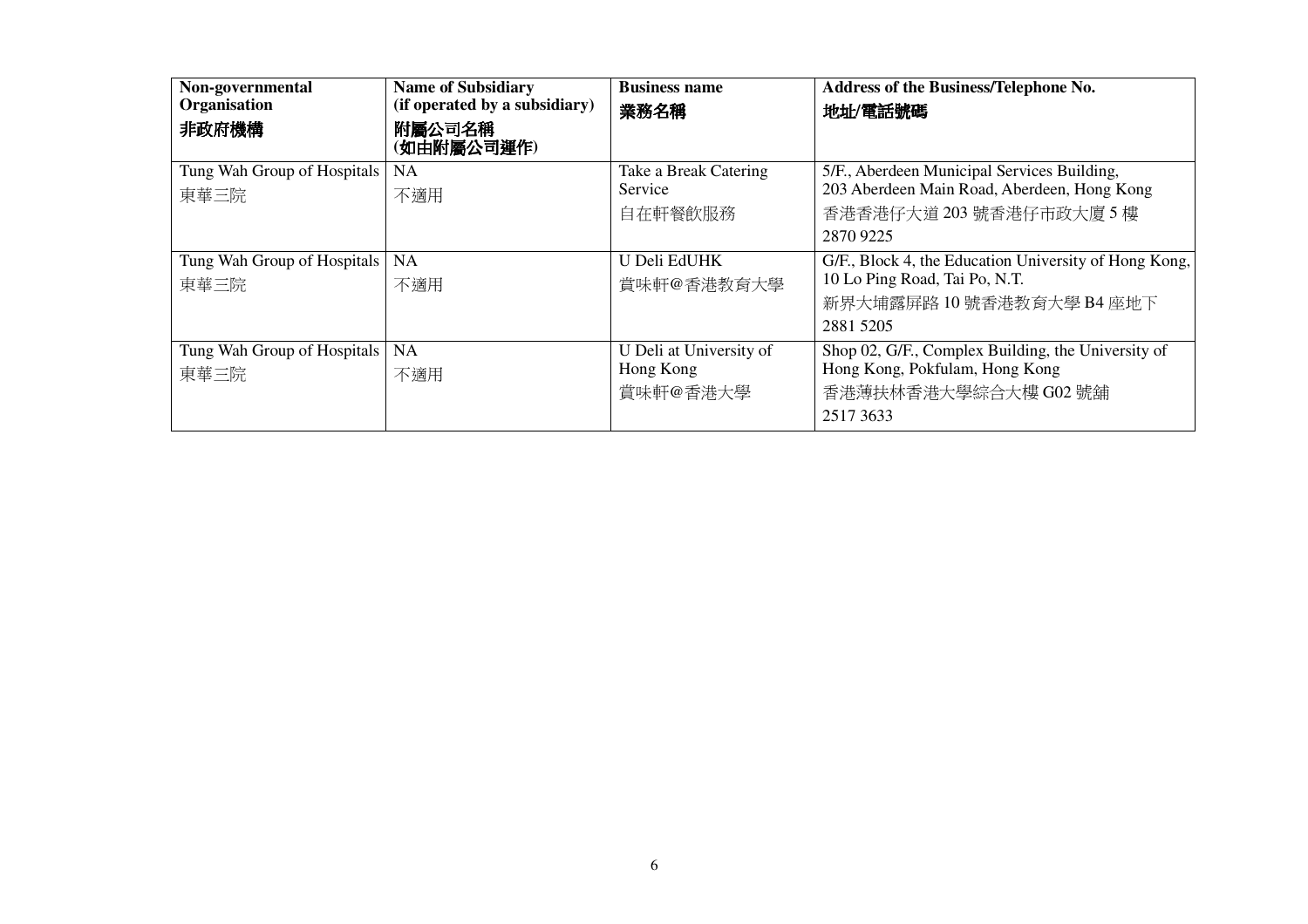#### **Professional Services** 專業服務

| Non-governmental                                                                              | <b>Name of Subsidiary</b>                            | <b>Business name</b>               | Address of the Business/Telephone No.                                                                                                                     |
|-----------------------------------------------------------------------------------------------|------------------------------------------------------|------------------------------------|-----------------------------------------------------------------------------------------------------------------------------------------------------------|
| Organisation                                                                                  | (if operated by a subsidiary)                        | 業務名稱                               | 地址/電話號碼                                                                                                                                                   |
| 非政府機構                                                                                         | 附屬公司名稱<br>(如由附屬公司運作)                                 |                                    |                                                                                                                                                           |
| <b>Association for Engineering</b><br>and Medical Volunteer<br><b>Services</b><br>工程及醫療義務工作協會 | NA<br>不適用                                            | Clean Laundry<br>宏遠洗衣服務公司          | Flat 11, 10/F., Block 4, Nan Fung Industrial City,<br>18 Tin Hau Road, Tuen Mun, N.T.<br>新界屯門天后路18號南豐工業城第4座10樓<br>11室<br>3157 1515 (辦事處) / 3523 1072 (工場) |
| Chinese YMCA of Hong<br>Kong<br>香港中華基督教青年會                                                    | NA<br>不適用                                            | <b>YM</b> Balloon                  | 3/F., Chinese YMCA of Hong Kong New Territories<br>Centre, 32-40 Kwai Shing Circuit, Kwai Chung, N.T.<br>新界葵涌葵盛圍 32-40號香港中華基督教青年會<br>新界會所3樓<br>2528 2938  |
| Hong Kong Federation of<br>Handicapped Youth<br>香港傷殘青年協會                                      | <b>NA</b><br>不適用                                     | Flower Workshop<br>傷青花藝舍           | No. 14-15, G/F., Wang Kei House, Wang Tau Hom<br>Estate, Kowloon<br>九龍橫頭磡邨宏基樓地下 14-15號<br>2508 1301                                                       |
| Hong Kong Rehabilitation<br>Power<br>香港復康力量                                                   | NA<br>不適用                                            | <b>Power Communication</b><br>活力傳意 | Unit 102, 1/F., The Waterfront, 1 Austin Road West,<br>Tsim Sha Tsui, Kowloon.<br>九龍尖沙咀柯士甸道西1號漾日居1樓102室<br>2533 6800                                      |
| New Life Psychiatric<br>Rehabilitation Association<br>新生精神復康會                                 | New Life Support Enterprises<br>Limited<br>新生會企業有限公司 | ecotour <sub>330</sub><br>生態旅遊 330 | New Life Interactive Farm, 33 San Fuk Road,<br>Tuen Mun, N.T.<br>新界屯門新福路 33 號新生互動農場<br>2461 1712                                                          |
| The Ebenezer School &<br>Home for the Visually<br>Impaired<br>心光盲人院暨學校                        | <b>NA</b><br>不適用                                     | Cedar Workshop<br>松心體驗工作坊          | Room S311, 3/F., Ebenezer School, 131 Pokfulam<br>Road, Hong Kong<br>香港薄扶林道 131 號心光學校新翼 3 樓 S311 室<br>3159 5450                                           |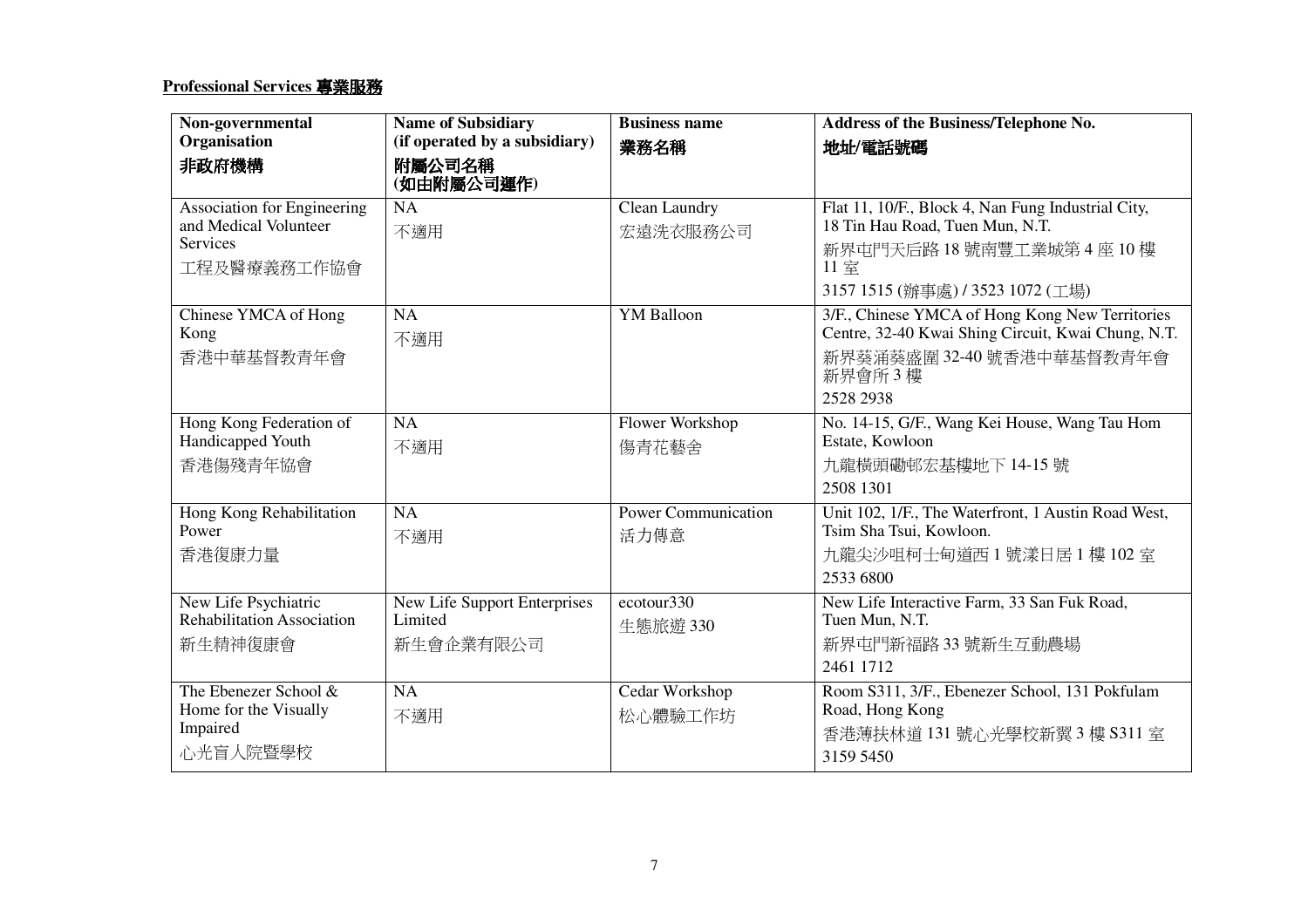| Non-governmental                       | <b>Name of Subsidiary</b>                    | <b>Business name</b>                        | Address of the Business/Telephone No.                                                |
|----------------------------------------|----------------------------------------------|---------------------------------------------|--------------------------------------------------------------------------------------|
| Organisation                           | (if operated by a subsidiary)                | 業務名稱                                        | 地址/電話號碼                                                                              |
| 非政府機構                                  | 附屬公司名稱<br>(如由附屬公司運作)                         |                                             |                                                                                      |
| The Hong Kong Society for              | <b>NA</b>                                    | <b>Easy Access Travel</b>                   | G/F., HKSR Lam Tin Complex, 7 Rehab Path,                                            |
| Rehabilitation                         | 不適用                                          | 易達旅遊                                        | Lam Tin, Kowloon                                                                     |
| 香港復康會                                  |                                              |                                             | 九龍藍田復康徑7號香港復康會藍田綜合中心地下                                                               |
|                                        |                                              |                                             | 2817 6277                                                                            |
| The Hong Kong Society for              | <b>NA</b>                                    | <b>Barrier Free Access (HK)</b>             | E632, 6/F., East Wing, 248 Nam Cheong Street,                                        |
| the Blind                              | 不適用                                          | Limited                                     | Sham Shui Po, Kowloon                                                                |
| 香港盲人輔導會                                |                                              | 香港暢導科技有限公司                                  | 九龍深水埗南昌街 248 號東冀 6 樓 E632 室                                                          |
|                                        |                                              |                                             | 3723 8888                                                                            |
| The Hong Kong Society for<br>the Blind | $\overline{NA}$                              | Mobile Massage Service                      | S.K. Yee Health Massage and Treatment Centre,                                        |
| 香港盲人輔導會                                | 不適用                                          | 流動按摩隊                                       | G/F., 248 Nam Cheong Street, Sham Shui Po,<br>Kowloon                                |
|                                        |                                              |                                             | 九龍深水埗南昌街 248號翼地下余兆麒按摩保健<br>治療中心                                                      |
|                                        |                                              |                                             | 2779 1888/2776 1488                                                                  |
| The Mental Health                      |                                              |                                             |                                                                                      |
| Association of Hong Kong               | <b>MentalCare Connect Company</b><br>Limited | "Cheers" Marketing and<br>Promotion Service | Room 1206, 12/F., Houtex Industrial Building,<br>16 Hung To Road, Kwun Tong, Kowloon |
| 香港心理衞生會                                | 明途聯繫有限公司                                     | 「卓思」市場及推廣服務                                 | 九龍觀塘鴻圖道16號志成工業大廈12樓1206室                                                             |
|                                        |                                              |                                             | 2710 8860                                                                            |
| The Mental Health                      | <b>MentalCare Connect Company</b>            | <b>Cheers Point Net</b>                     | Room 1206, 12/F., Houltex Industrial Building,                                       |
| Association of Hong Kong               | Limited                                      | 悅購網                                         | 16 Hung To Road, Kwun Tong, Kowloon                                                  |
| 香港心理衞生會                                | 明途聯繫有限公司                                     |                                             | 九龍觀塘鴻圖道16號志成工業大廈12樓1206室                                                             |
|                                        |                                              |                                             | 2710 8860                                                                            |
| The Society of Rehabilitation          | NA                                           | TI Farm                                     | 5/F., Community Health Centre, 3 Tin Yip Road,<br>Tin Shui Wai, N.T.                 |
| and Crime Prevention, Hong<br>Kong     | 不適用                                          |                                             |                                                                                      |
| 香港善導會                                  |                                              |                                             | 新界天水圍109區(天業路)社區健康中心5樓<br>3163 2873                                                  |
| Tung Wah Group of Hospitals            | NA                                           | Enterprise Vegetable and                    | UG, Blk D, Jockey Club Rehabilitation Complex,                                       |
| 東華三院                                   | 不適用                                          | Fruit Processing Service                    | 4 Welfare Road, Aberdeen, Hong Kong                                                  |
|                                        |                                              | 創毅蔬果加工及批發服務                                 | 香港香港仔惠福道 4號東華三院賽馬會復康中心                                                               |
|                                        |                                              |                                             | D 座地下                                                                                |
|                                        |                                              |                                             | 2870 9160                                                                            |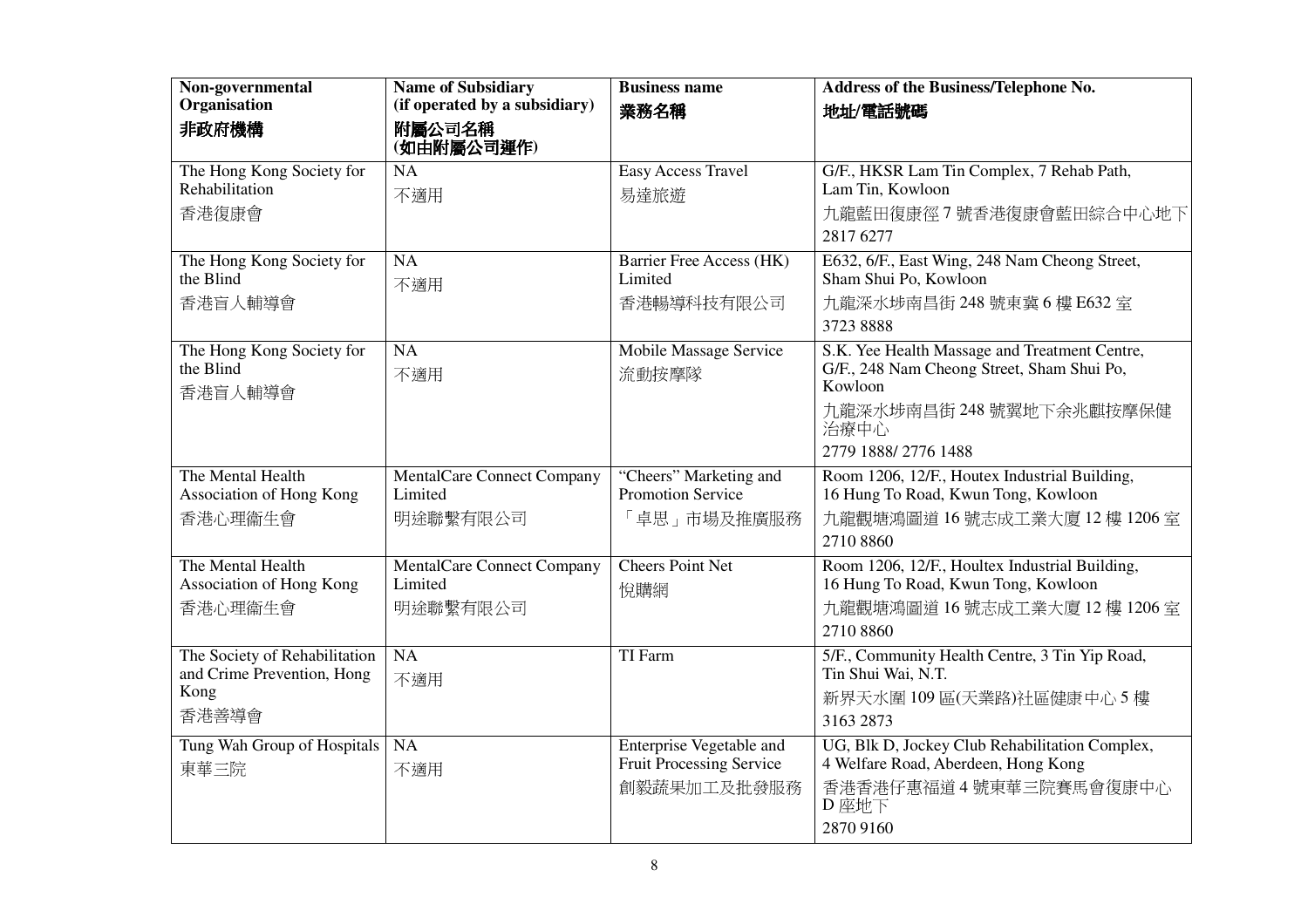| Non-governmental<br>Organisation<br>非政府機構 | <b>Name of Subsidiary</b><br>(if operated by a subsidiary)<br>附屬公司名稱<br>(如由附屬公司運作) | <b>Business name</b><br>業務名稱                                                           | Address of the Business/Telephone No.<br>地址/電話號碼                                                                                                  |
|-------------------------------------------|------------------------------------------------------------------------------------|----------------------------------------------------------------------------------------|---------------------------------------------------------------------------------------------------------------------------------------------------|
| Tung Wah Group of Hospitals<br>東華三院       | NA<br>不適用                                                                          | Rinato Eco Floral Shop<br>兩生花                                                          | Shops A to B, G/F and 1/F., Yee King Court,<br>513-521 Shun Ning Road, Sham Shui Po, Kowloon<br>九龍深水埗順寧道 513-521 號怡景閣地下 A-B 舖<br>及一樓<br>2370 8366 |
| Tung Wah Group of Hospitals   NA<br>東華三院  | 不適用                                                                                | <b>Washeasy Dishware</b><br><b>Cleaning Service</b><br>智易洗一站式洗碗服務                      | Flat 2D, On Shing Industrial Building, 2-16 Wo Liu<br>Hang Road, Fo Tan, N.T.<br>新界火炭禾寮坑路 2-16號安盛工業大廈 2樓 D室<br>2624 7226                          |
| Wai Ji Christian Service<br>基督教懷智服務處      | Wai Ji Hong Yip Company<br>Limited<br>懷智匡業有限公司                                     | Wai Ji Hong Yip Company<br><b>Limited-Direct Sales</b><br>Service<br>懷智匡業有限公司-直銷<br>服務 | 1/F., Un Hong House, Un Chau Estate, Sham Shui Po,<br>Kowloon<br>九龍深水埗元州邨元康樓1樓<br>23360 0173                                                      |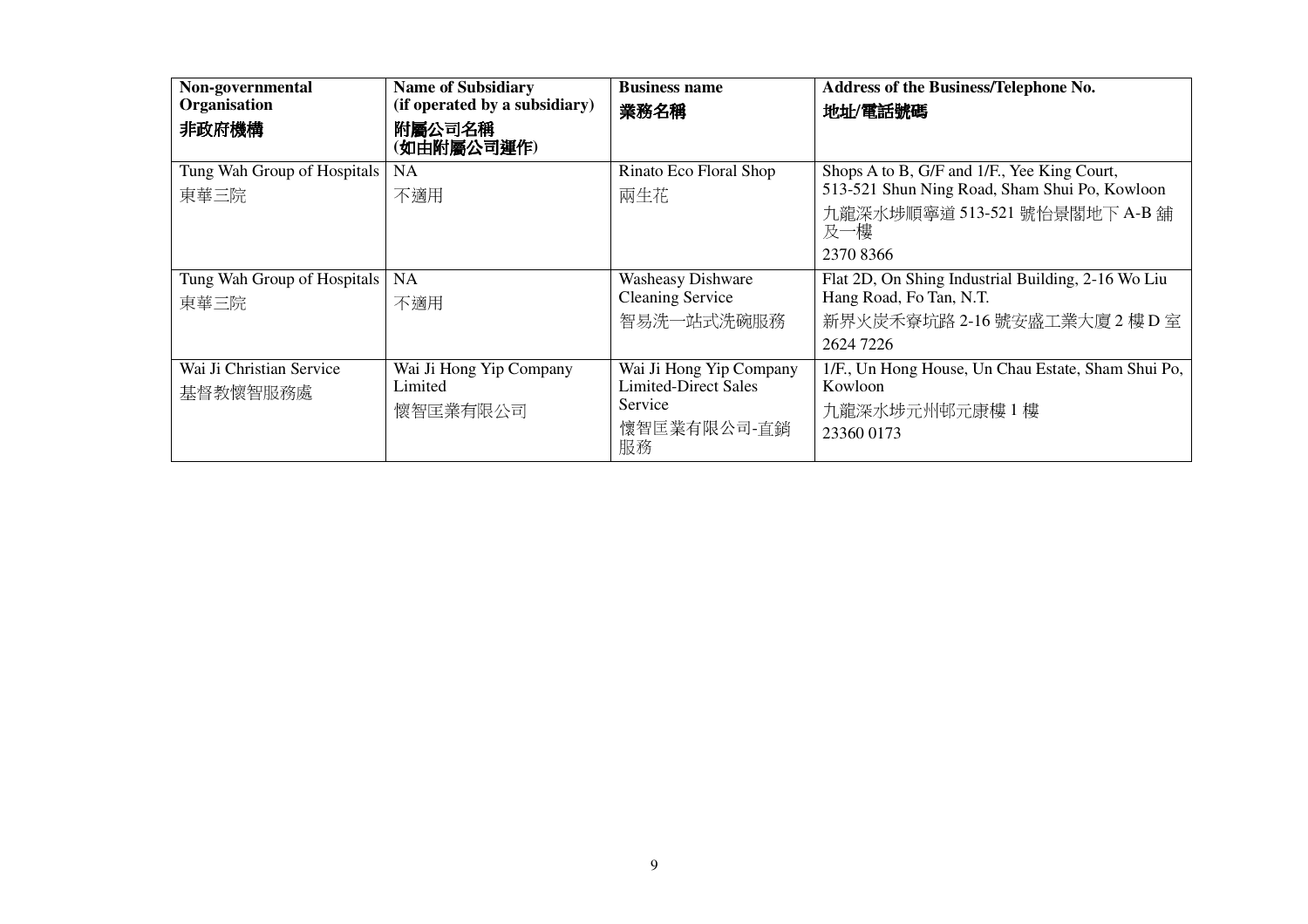# **Cleaning Services** 清潔服務

| Non-governmental                              | <b>Name of Subsidiary</b>             | <b>Business name</b>                                 | Address of the Business/Telephone No.                                                        |
|-----------------------------------------------|---------------------------------------|------------------------------------------------------|----------------------------------------------------------------------------------------------|
| Organisation                                  | (if operated by a subsidiary)         | 業務名稱                                                 | 地址/電話號碼                                                                                      |
| 非政府機構                                         | 附屬公司名稱<br>(如由附屬公司運作)                  |                                                      |                                                                                              |
| Richmond Fellowship of<br>Hong Kong           | Richmond Welbiz Limited<br>利民卓業有限公司   | <b>Richmond Welbiz Cleaning</b><br>Service           | Level 1, Block 6, New Jade Garden, 233 Chai Wan<br>Road, Chai Wan, Hong Kong                 |
| 利民會                                           |                                       | 利民卓業流動清潔服務                                           | 香港柴灣柴灣道 233號新翠花園第6座地下<br>2889 3275                                                           |
| <b>Stewards Limited</b><br>香港神託會              | ARM Services Co. Ltd.<br>力加服務有限公司     | Arm Car Beauty Service<br>力加洗車美容服務                   | High Rock Center, 102 Shatin Tau Village, Sha Tin,<br>N.T.                                   |
|                                               |                                       |                                                      | 新界沙田沙田頭村 102 號香港神托會靈基社會<br>企業行政辦事處                                                           |
|                                               |                                       |                                                      | 2419 6880                                                                                    |
| The Hong Kong Down<br>Syndrome Association    | <b>NA</b><br>不適用                      | The Down's Kwan Ngai<br>Service Team                 | Unit 1-3A, G/F., Wing Hing House, Fuk Loi Estate,<br>Tsuen Wan, N.T.                         |
| 香港唐氏綜合症協會                                     |                                       | 唐氏群毅服務隊                                              | 新界荃灣福來邨永興樓地下 1-3A號                                                                           |
|                                               |                                       |                                                      | 2611 9747                                                                                    |
| The Mental Health<br>Association of Hong Kong | MentalCare Connect Company<br>Limited | <b>MentalCare Cleansing</b><br>Service               | Room 1206, 12/F., Houtex Industrial Building,<br>16 Hung To Road, Kwun Tong, Kowloon         |
| 香港心理衞生會                                       | 明途聯繫有限公司                              | 明途聯繫清潔服務                                             | 九龍觀塘鴻圖道 16號志成工業大廈 12樓 1206室                                                                  |
|                                               |                                       |                                                      | 2710 8860                                                                                    |
| Tung Wah Group of Hospitals                   | <b>NA</b>                             | Prosperous Integrated<br>Service                     | 6/F., TWGHs Wong Cho Tong Social Service<br>Building, 39 Sheung Shing St., Homantin, Kowloon |
| 東華三院                                          | 不適用                                   | 華欣綜合服務社                                              | 九龍何文田尚盛街39號黃祖棠社會服務大樓6樓                                                                       |
|                                               |                                       |                                                      | 2624 7226                                                                                    |
| Wai Ji Christian Service                      | Wai Ji Hong Yip Company               | Wai Ji Hong Yip Company                              | 1/F., Un Hong House, Un Chau Estate, Sham Shui Po,                                           |
| 基督教懷智服務處                                      | Limited                               | Limited- Car Cleaning                                | Kowloon                                                                                      |
|                                               | 懷智匡業有限公司                              | 懷智匡業有限公司-流動<br>汽車清潔                                  | 九龍深水埗元州邨元康樓1字樓                                                                               |
|                                               |                                       |                                                      | 2360 0173                                                                                    |
| Wai Ji Christian Service<br>基督教懷智服務處          | Wai Ji Hong Yip Company<br>Limited    | Wai Ji Hong Yip Company<br>Limited- Cleaning Service | 1/F., Un Hong House, Un Chau Estate, Sham Shui Po,<br>Kowloon                                |
|                                               | 懷智匡業有限公司                              | 懷智匡業有限公司-清潔                                          | 九龍深水埗元州邨元康樓1樓                                                                                |
|                                               |                                       | 服務                                                   | 2360 0173                                                                                    |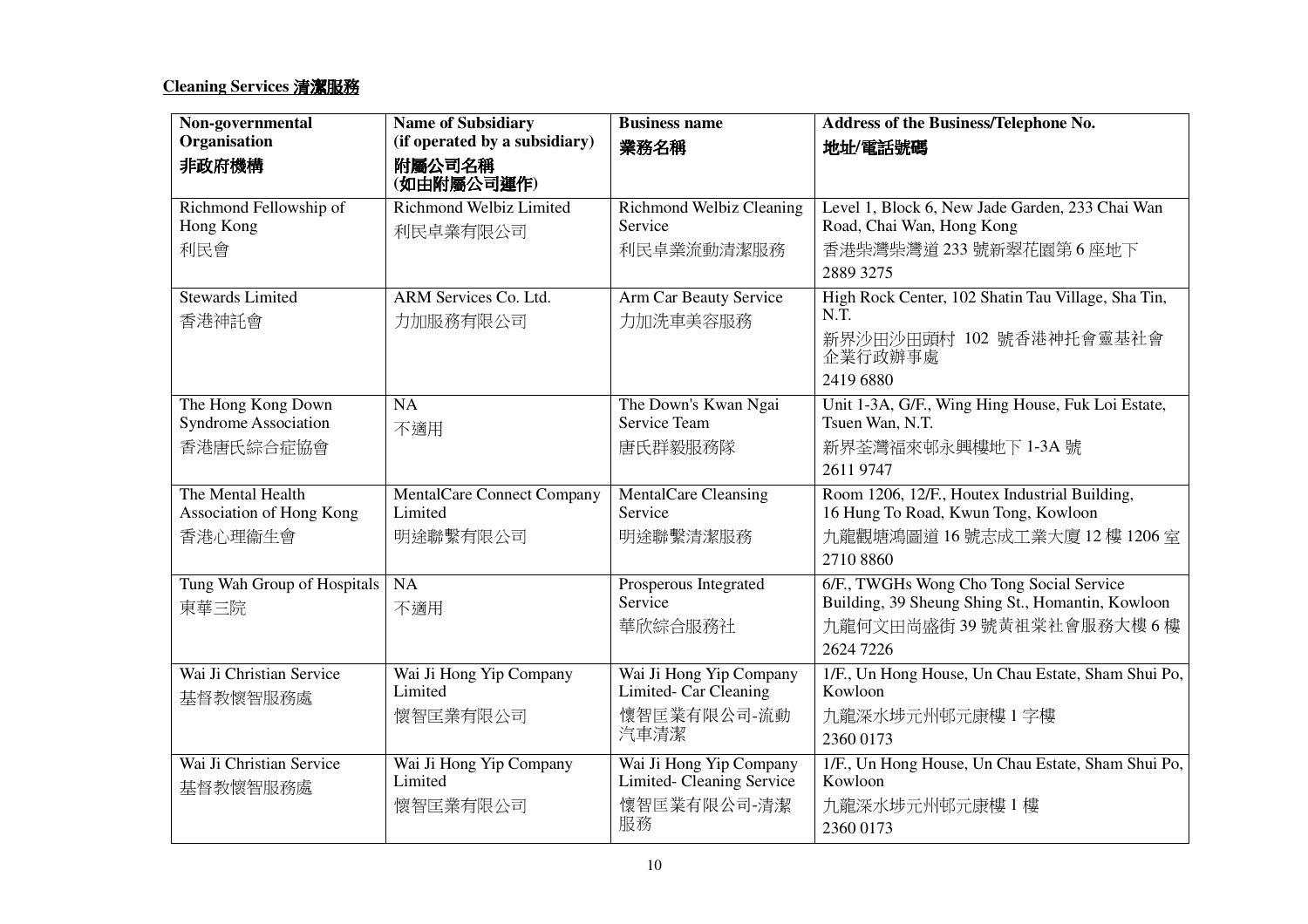### **Retail Services** 零售服務

| Non-governmental                              | <b>Name of Subsidiary</b>             | <b>Business name</b>                             | Address of the Business/Telephone No.                                                                   |
|-----------------------------------------------|---------------------------------------|--------------------------------------------------|---------------------------------------------------------------------------------------------------------|
| Organisation                                  | (if operated by a subsidiary)         | 業務名稱                                             | 地址/電話號碼                                                                                                 |
| 非政府機構                                         | 附屬公司名稱<br>(如由附屬公司運作)                  |                                                  |                                                                                                         |
| Hong Kong Lutheran Social                     | <b>NA</b>                             | <b>HKBOX</b>                                     | Shop NAC 2, Nam Cheong MTR Station, Kowloon                                                             |
| Service                                       | 不適用                                   | 香港格調                                             | 九龍港鐵南昌站 2 號舖(C出口閘外)                                                                                     |
| 香港路德會社會服務處                                    |                                       |                                                  | 2816 2632                                                                                               |
| New Life Psychiatric                          | <b>New Life Support Enterprises</b>   | rwb330                                           | Room 402, 4/F., Wofoo Building, 204-210 Texaco                                                          |
| <b>Rehabilitation Association</b>             | Limited                               | 紅白藍 330                                          | Road, Tsuen Wan, N.T.                                                                                   |
| 新生精神復康會                                       | 新生會企業有限公司                             |                                                  | 新界荃灣德士古道 204-210號和富大廈 4 樓 402<br>室                                                                      |
|                                               |                                       |                                                  | 2231 7500                                                                                               |
| The Hong Kong Society for                     | Wah Hong Convenience Store            | Livesmart Rehab shop at                          | G/F., Tin Shui Wai Hospital, 11 Tin Tan Street,                                                         |
| Rehabilitation                                | Limited                               | Tin Shui Wai Hospital                            | Tin Shui Wai, N.T.                                                                                      |
| 香港復康會                                         | 華康便利店有限公司                             | 營康薈復康店(天水圍醫院)                                    | 新界天水圍天壇街 11號天水圍醫院地下<br>(急症室側)                                                                           |
|                                               |                                       |                                                  | 2613 0722                                                                                               |
| The Hong Kong Society for<br>Rehabilitation   | Wah Hong Convenience Store<br>Limited | Livesmart Rehab shop at<br>Wong Tai Sin Hospital | Level 2, Block D, TWGHs Wong Tai Sin Hospital,<br>124 Shatin Pass Road, Wong Tai Sin, Kowloon           |
| 香港復康會                                         | 華康便利店有限公司                             | 營康薈-社區復康用品店<br>(黃大仙醫院)                           | 九龍沙田坳道124號東華三院黃大仙醫院主座<br>2樓大堂                                                                           |
|                                               |                                       |                                                  | 2568 2981                                                                                               |
| The Hong Kong Society for                     | Wah Hong Convenience Store            | Wah Hong Convenience                             | Shop AUS208, Austin MTR Station, Jordan,                                                                |
| Rehabilitation                                | Limited                               | Store Limited (Austin<br>Station)                | Kowloon                                                                                                 |
| 香港復康會                                         | 華康便利店有限公司                             | 營康薈                                              | 九龍佐敦柯士甸港鐵站車站商舖 AUS208                                                                                   |
|                                               |                                       |                                                  | 2568 2981                                                                                               |
| The Mental Health<br>Association of Hong Kong | MentalCare Connect Company<br>Limited | "Cheers Gallery" Prince of<br>Wales Hospital     | G/F., North Wing, Li Ka Shing Specialist Outpatient<br>Clinic, 30-32 Ngan Shing Street, Prince of Wales |
| 香港心理衞生會                                       | 明途聯繫有限公司                              | Convenience Store                                | Hospital, Sha Tin, N.T.                                                                                 |
|                                               |                                       | 「卓思廊」威爾斯親王醫<br>院便利店                              | 新界沙田銀城街 30-32號威爾斯親王醫院李嘉誠<br>專科診所(北翼)地下                                                                  |
|                                               |                                       |                                                  | 2645 0333                                                                                               |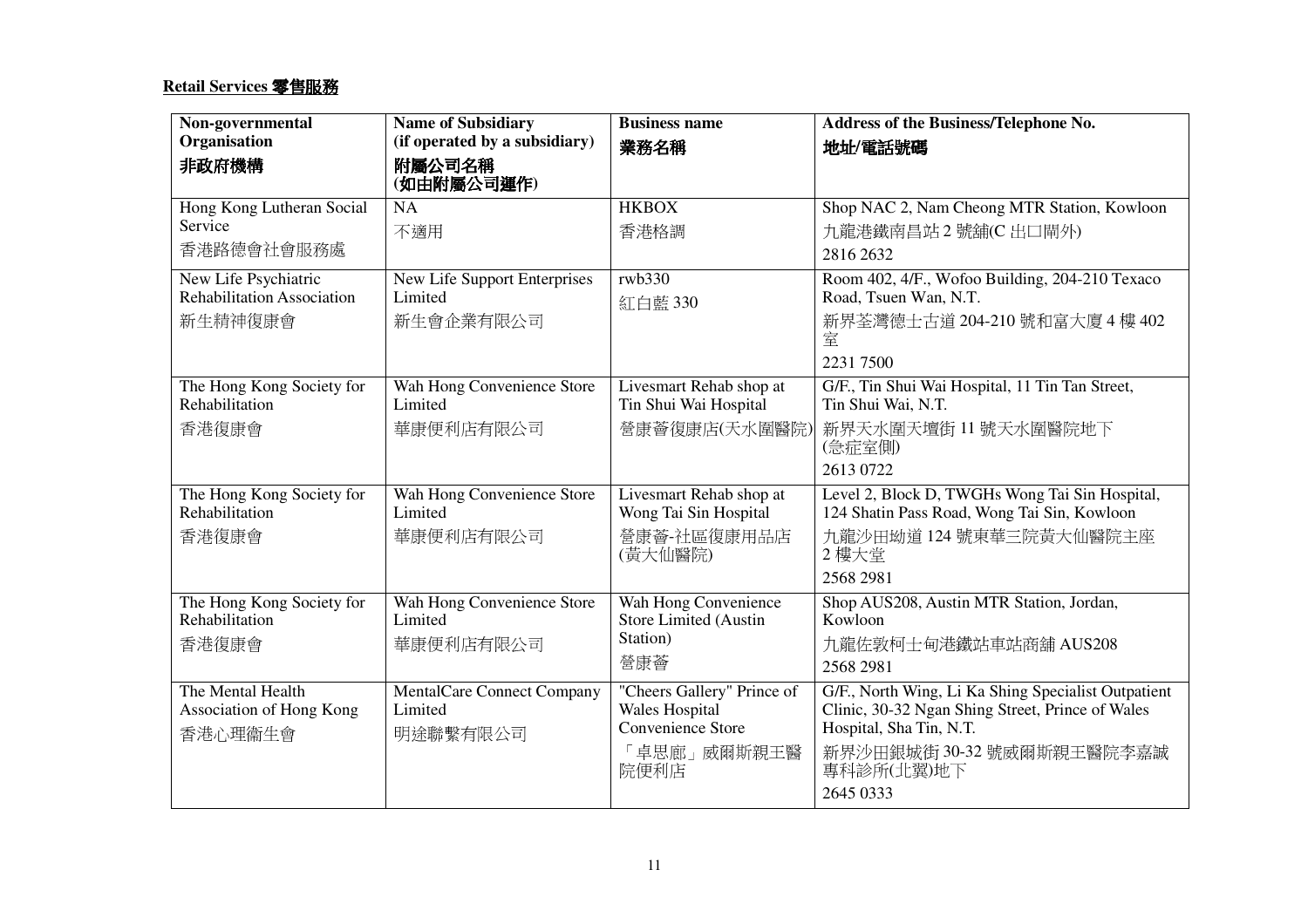| Non-governmental                                         | <b>Name of Subsidiary</b>                                | <b>Business name</b>                                                                                                                                                                 | Address of the Business/Telephone No.                                                                                                                                                                                                          |
|----------------------------------------------------------|----------------------------------------------------------|--------------------------------------------------------------------------------------------------------------------------------------------------------------------------------------|------------------------------------------------------------------------------------------------------------------------------------------------------------------------------------------------------------------------------------------------|
| Organisation                                             | (if operated by a subsidiary)                            | 業務名稱                                                                                                                                                                                 | 地址/電話號碼                                                                                                                                                                                                                                        |
| 非政府機構                                                    | 附屬公司名稱<br>(如由附屬公司運作)                                     |                                                                                                                                                                                      |                                                                                                                                                                                                                                                |
| The Mental Health<br>Association of Hong Kong<br>香港心理衞生會 | <b>MentalCare Connect Company</b><br>Limited<br>明途聯繫有限公司 | "Cheers Gallery" Ruttonjee<br>Hospital Convenience Store<br>24 Hours<br>「卓思廊」律敦治醫院 24<br>小時便利店                                                                                       | LG3, Ruttonjee Hospital, 266 Queen's Road East,<br>Wanchai, Hong Kong<br>香港灣仔皇后大道東 266號律敦治醫院地庫 3樓<br>2836 0780                                                                                                                                 |
| The Mental Health<br>Association of Hong Kong<br>香港心理衞生會 | <b>MentalCare Connect Company</b><br>Limited<br>明途聯繫有限公司 | "Cheers Gallery" Tai Po<br>Hospital Convenience Store<br>卓思廊」大埔醫院便利<br>店                                                                                                             | Shop No., 012-13, G/F., Main Building, Tai Po<br>Hospital, 9 Chuen On Road, Tai Po, N.T.<br>新界大埔全安路9號大埔醫院主座大樓地下<br>012-13 號店<br>2607 6540                                                                                                      |
| The Mental Health<br>Association of Hong Kong<br>香港心理衞生會 | <b>MentalCare Connect Company</b><br>Limited<br>明途聯繫有限公司 | "Cheers Gallery" Caritas<br><b>Medical Centre Rehab</b><br>Links<br>「卓思廊」明愛醫院復康<br>生活幹線                                                                                              | 3/F., Wai Ming Block, Caritas Medical Centre,<br>111 Wing Hong Street, Sham Shui Po, Kowloon<br>九龍深水埗永康街 111號明愛醫院懷明樓3樓<br>2242 6313                                                                                                            |
| The Mental Health<br>Association of Hong Kong<br>香港心理衞生會 | <b>MentalCare Connect Company</b><br>Limited<br>明途聯繫有限公司 | "Cheers Gallery" Pok Oi<br>Hospital Rehab Shop<br>「卓思廊」博愛醫院復康<br>用品專賣店                                                                                                               | G/F. Lobby, Central Wing, Pok Oi Hospital, Au Tau,<br>Yuen Long, N.T.<br>新界元朗坳頭博愛醫院中座地下大堂<br>2470 7065                                                                                                                                         |
| The Mental Health<br>Association of Hong Kong<br>香港心理衞生會 | MentalCare Connect Company<br>Limited<br>明途聯繫有限公司        | "Cheers Gallery" Rehab<br><b>Links at Princess Margaret</b><br>Hospital and Cheers<br>Gallery Convenience Store<br>at Lai King Building<br>「卓思廊」瑪嘉烈醫院復<br>康生活幹線及「卓思廊」<br>瑪嘉烈醫院荔景大樓便利 | G/F., Main Block, 2-10 Princess Margaret Hospital<br>Road, Lai Chi Kok, Kowloon<br>九龍荔枝角瑪嘉烈醫院道 2-10號主座地下<br>2488 2123<br>G/F., Lai King Building, Princess Margaret Hospital,<br>10 Lai Kong Street, Kwai Chung, N.T.<br>新界葵涌荔崗街10號瑪嘉烈醫院荔景大樓地下 |
| The Mental Health<br>Association of Hong Kong<br>香港心理衞生會 | MentalCare Connect Company<br>Limited<br>明途聯繫有限公司        | 店<br>"Cheers Gallery" Rehab<br>Shop at Nanking Street<br>「卓思廊」復康用品專賣<br>店(南京街)                                                                                                       | 2488 3678<br>G/F., 12 Nanking Street, Jordan, Kowloon<br>九龍佐敦南京街 12號地下<br>3586 1525                                                                                                                                                            |